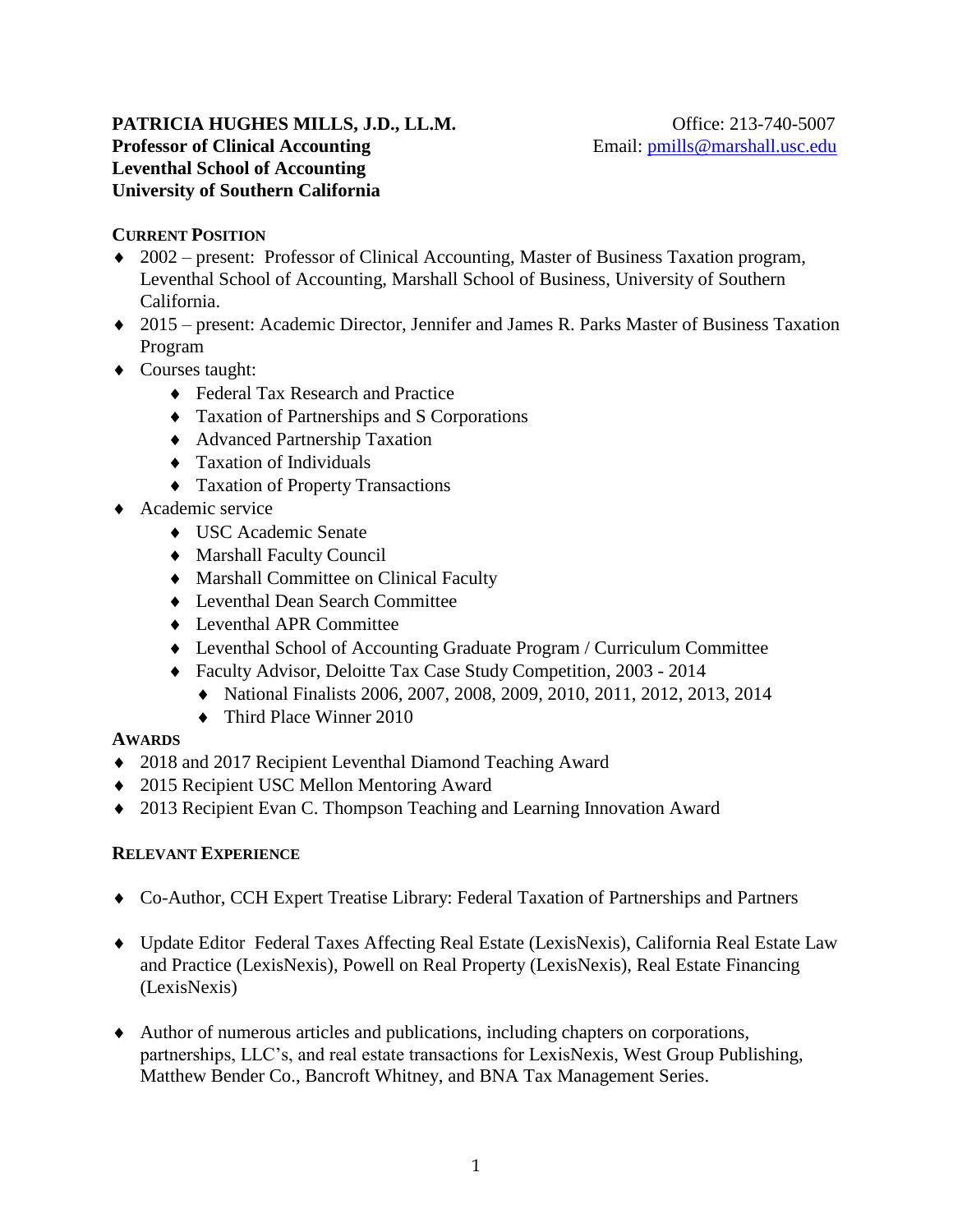- Frequent speaker and lecturer on tax topics, including presentations at NYU Federal Tax Institute, USC Institute on Federal Taxation, and the Internal Revenue Service.
- $1987 1998$ : Part-time teaching of partnership, S corporation, and corporate tax classes at University of Southern California's Masters of Business Taxation Program and Golden Gate University's Masters of Science in Taxation Program.
- Tax consultant
	- 1998 2002: Firm-wide tax manager for Arthur Andersen's real estate tax division, specializing in various real estate and partnership tax issues
	- $\triangle$  1982 1992: More than 10 years of law firm experience providing tax and legal advisory services in the partnership, S corporation, corporate, and real estate tax areas.

# **EDUCATION**

- LL.M. in Taxation, *magna cum laude*, University of San Diego (1986)
- Juris Doctorate degree, *magna cum laude*, Order of the Coif, Syracuse University College of Law (1982)
- Bachelor of Science degree, Sociology, *summa cum laude*, Syracuse University (1978)

## **PUBLICATIONS**

Co-Author, *Federal Taxation of Partnerships and Partners* (CCH)

Update Editor: *Federal Taxes Affecting Real Estate* (LexisNexis) *and California Real Estate Law and Practice* (LexisNexis) 2013 - 2015

Author, Ch. 10B, "Tax Aspects of Real Estate and Real Estate Sales," *Powell on Real Property* (LexisNexis 2018, 2016, 2013, 2011, 2009, 2008, 2006, 2003)

Author, Ch. 83A, "Like Kind Exchanges," *Powell on Real Property* (LexisNexis 2016, 2014, 2009, 2005, 2002)

Author, Ch.2, "Tax Issues Affecting Real Estate Financing," *Real Estate Financing* (LexisNexis 2016, 2013, 2011, 2009, 2008, 2007)

Author, "Practice Guide 1: Federal Tax Issues Affecting Real Estate," *Powell on Real Property* (LexisNexis 2016, 2013, 2008, 2006; 2003)

Author, Ch. 8, "Tax Free Exchange of Real Estate," *Real Estate Financing* (LexisNexis 2016, 2007)

Author, Ch. 10A, "Choice of Vehicle for Acquiring, Holding, and Improving Real Property," *Powell on Real Property* (LexisNexis 2016, 2014, 2007)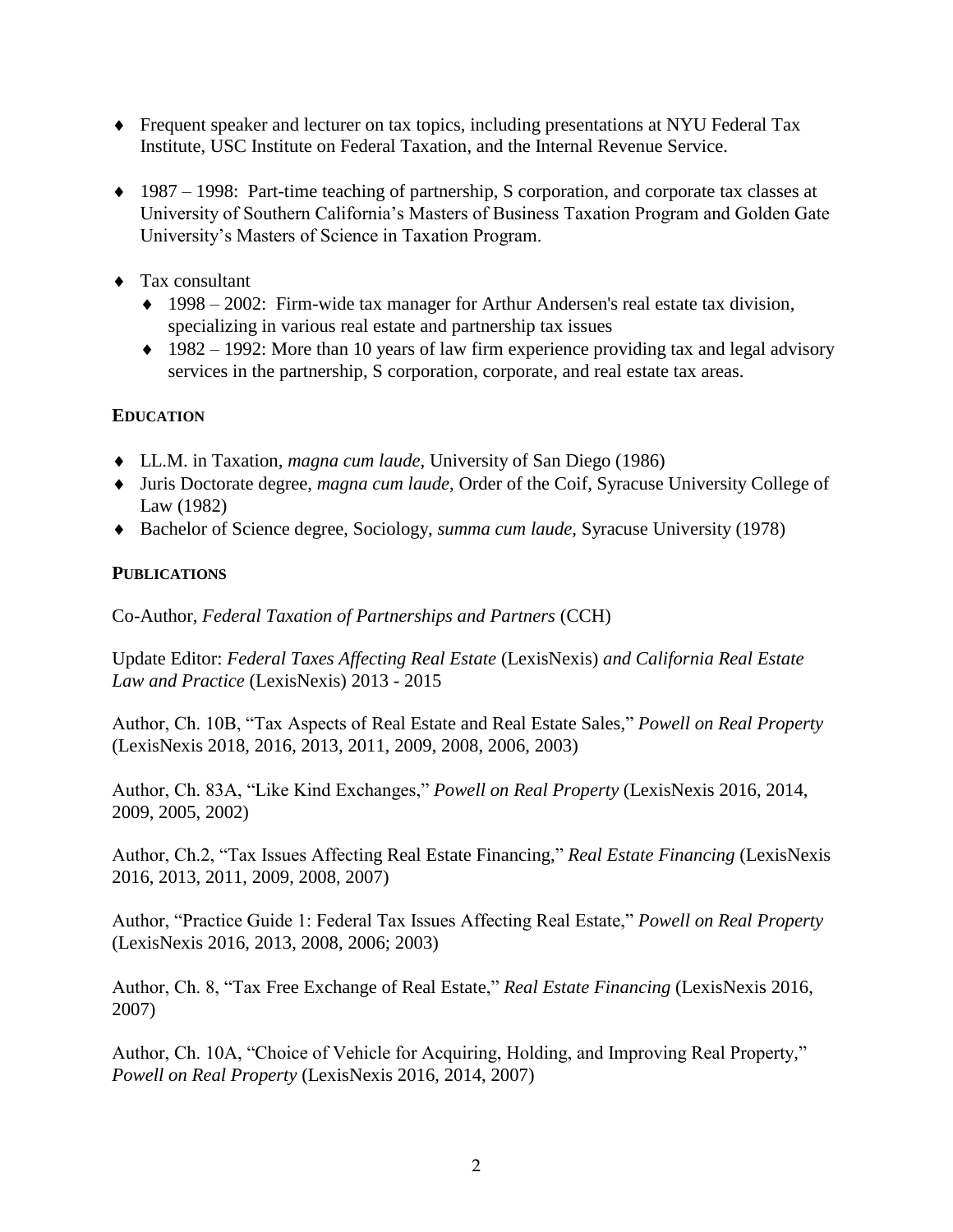Author, Ch. 79G, "Tax Treatment of Condemnations and Other Involuntary Conversions," *Powell on Real Property* (LexisNexis 2016, 2014, 2006)

Author, "Revisiting Choice of Entity," *USC Major Tax Planning* (2012 LexisNexis)

Author of various Special Tax Alerts and Expert Commentaries on current tax issues, LexisNexis Real Estate Law Center, *<http://law.lexisnexis.com/practiceareas/real-estate,>*2011, 2010, 2009, 2008

Author, Ch. 22, "Taxation of Partnerships," *California Real Estate Law and Practice* (Matthew Bender 2002)

Author, "Planning for Losses: Tricks and Traps," *USC Major Tax Planning* (2002)

Author, "New Opportunities for REITs Bring New Concerns," *California Real Estate Journal*, Feb. 4, 2002

Author, "New Opportunities and Pitfalls in Structuring Section 1031 Exchanges," *California Real Estate Journal,* Dec. 3, 2001

Author, "Development Incentives and Taxes," *California Real Estate Journal*, Oct. 1, 2001

Co-Author, "Impact Fees and Publicly Dedicated Improvements: Are They Really Nondepreciable Intangibles?," *The Journal of Real Estate Taxation* (Summer 2001)

Co-Author, "The Impact of E-Commerce on the Real Estate Market and REITs," *The Journal of Real Estate Taxation* (Summer 2000)

Co-Author, "Noncustomary Services: Growth of the Internet Raises Qualification Issues for REITs," *Urban Land* (June 2000)

Author, "Accumulated Earnings Tax" portfolio, *Tax Management Series* (BNA 1998)

*California Transactions Forms* (Bancroft/Whitney / West Group 1996 - 1998) Authored chapters entitled "General Partnerships," "Sale or Transfer of Partnership Interests," "Limited Liability Companies," "Foreign Corporations," "Dissolution and Winding Up," "Consumer Warranties," and "UCC Documents of Title"

Author, "The Implications of the Check-the-Box Regulations for Domestic Tax Planning," *NYU Federal Tax Institute* **(**1997)

Author, "Restrictions Loom for Tax-Free Recoveries in Employment Discrimination Suits," *California Employment Law Reporter*, Vol.1995, Issue II (Matthew Bender 1995)